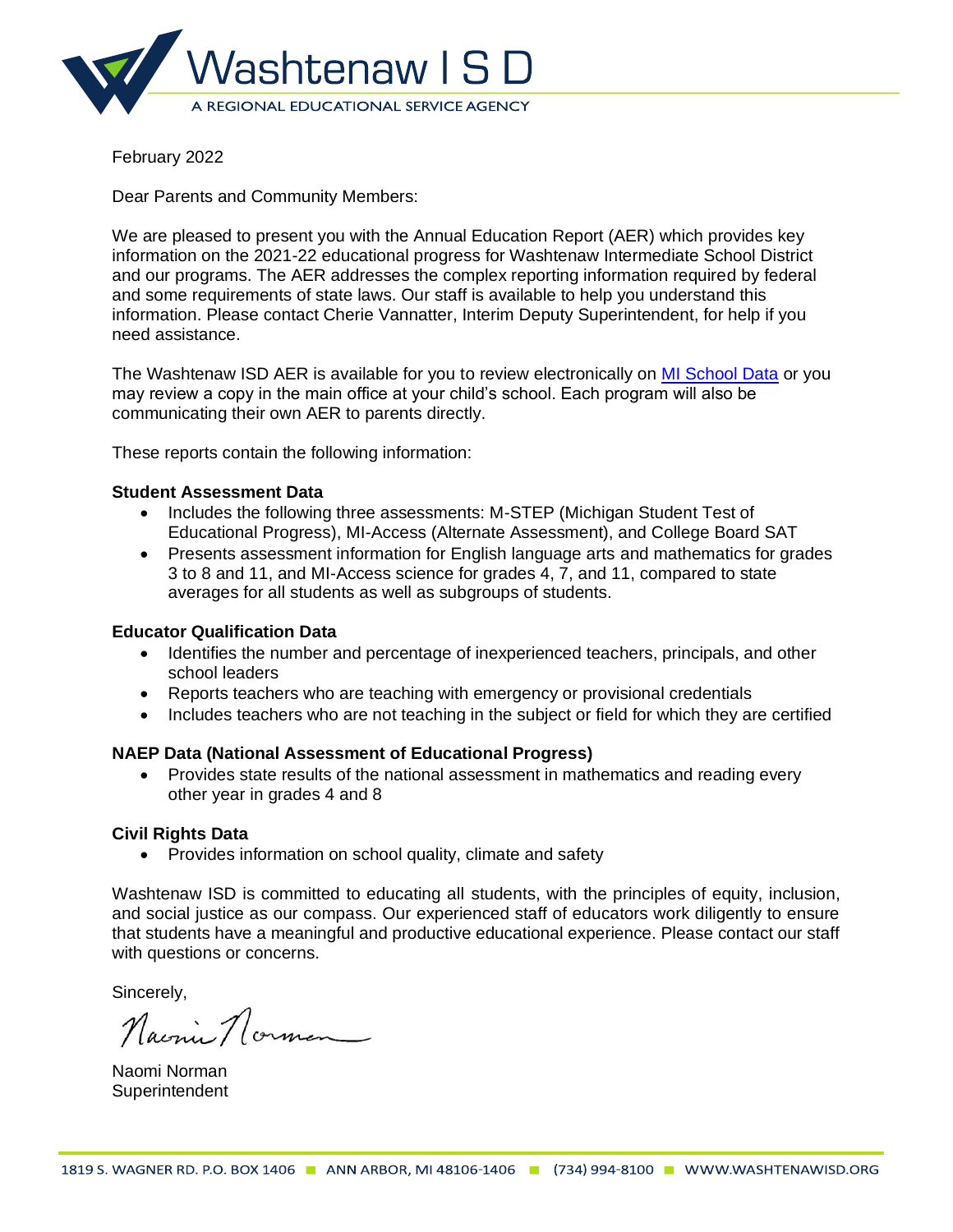

Dear Parents and Community Members:

We are pleased to present you with the Annual Education Report (AER) which provides key information on the 2021-22 educational progress for the Washtenaw Intermediate School District. The AER addresses the complex reporting information required by federal and state laws. The school's report contains information about student assessment, accountability, and teacher quality. If you have any questions about the AER, please contact Cherie Vannatter, Interim Deputy Superintendent, for assistance.

The AER is available for you to review electronically by visiting [MI School Data](https://bit.ly/3uGgsLS) or you may review a copy in the main office at your child's school.

For the 2021-22 school year, schools were identified using definitions and labels as required in the Every Student Succeeds Act (ESSA). A Targeted Support and Improvement (TSI) school is one that has at least one underperforming student subgroup. An Additional Targeted Support (ATS) school is one that has three or more underperforming student subgroups. A Comprehensive Support and Improvement (CSI) school is one whose performance is in the lowest 5% of all schools in the state or has a graduation rate at or below 67%. *None of the Washtenaw Intermediate School District's schools or programs are identified with any of these labels*.

State law requires that we also report additional information:

- Process for assigning pupils to the school.
- The status of the 3-5 year school improvement plan.
- A brief description of each specialized school.
- Identify how to access a copy of the core curriculum, a description of its implementation, and an explanation of the variances from the state's model.
- The aggregate student achievement results for any local competency tests or nationally normed achievement tests.
- Identify the number and percent of students represented by parents at parent-teacher conferences.

Our dedicated special education staff is committed to exploring and implementing new initiatives that enhance the educational experience of our students. If you have any concerns or questions, please contact me.

Sincerely.

Cherie Vannatter Interim Deputy Superintendent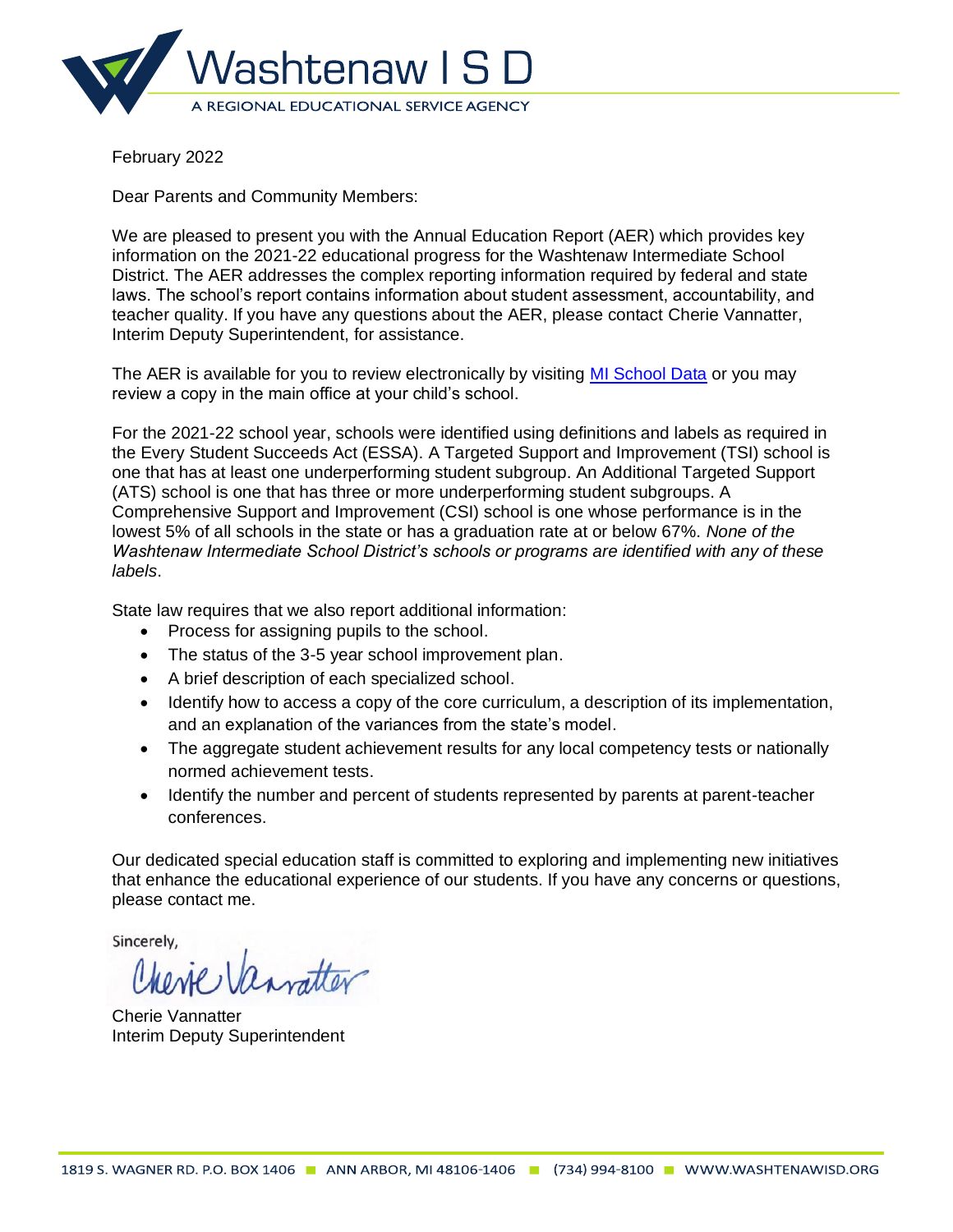

Dear Parents and Community Members:

We are pleased to present you with the Annual Education Report (AER) which provides key information on the 2021-22 educational progress for the Washtenaw Intermediate School District's High Point School. The AER addresses the complex reporting information required by federal and state laws. The school's report contains information about student assessment, accountability, and teacher quality. If you have any questions about the AER, please contact Cherie Vannatter, Interim Deputy Superintendent, for assistance.

The AER is available for you to review electronically by visiting [MI School Data](https://bit.ly/3gGsXPk) or you may review a copy in the main office at High Point school.

For the 2020-21 school year, schools were identified using definitions and labels as required in the Every Student Succeeds Act (ESSA). A Targeted Support and Improvement (TSI) school is one that has at least one underperforming student subgroup. An Additional Targeted Support (ATS) school is one that has three or more underperforming student subgroups. A Comprehensive Support and Improvement (CSI) school is one whose performance is in the lowest 5% of all schools in the state or has a graduation rate at or below 67%. *High Point School is not identified with any of these labels*.

State law requires that we also report additional information:

- Process for assigning pupils to the school
- The status of the 3-5 year school improvement plan
- A brief description of each specialized school
- Identify how to access a copy of the core curriculum, a description of its implementation, and an explanation of the variances from the state's model
- The aggregate student achievement results for any local competency tests or nationally normed achievement tests
- Identify the number and percent of students represented by parents at parent-teacher conferences

We appreciate the consistent support of parents, staff, and our community. We hope you find our Annual Education Report helpful. We remind you that this report only shows a glimpse of what we do at High Point School. To see a complete picture, we invite you to come and visit our program.

Sincerely,

Parrell

Jennifer Parrelly Supervisor, High Point School, Eberwhite and Milan Local Based Programs [jparrelly@washtenawisd.org](mailto:jparrelly@washtenawisd.org) (734) 994-8100 x1610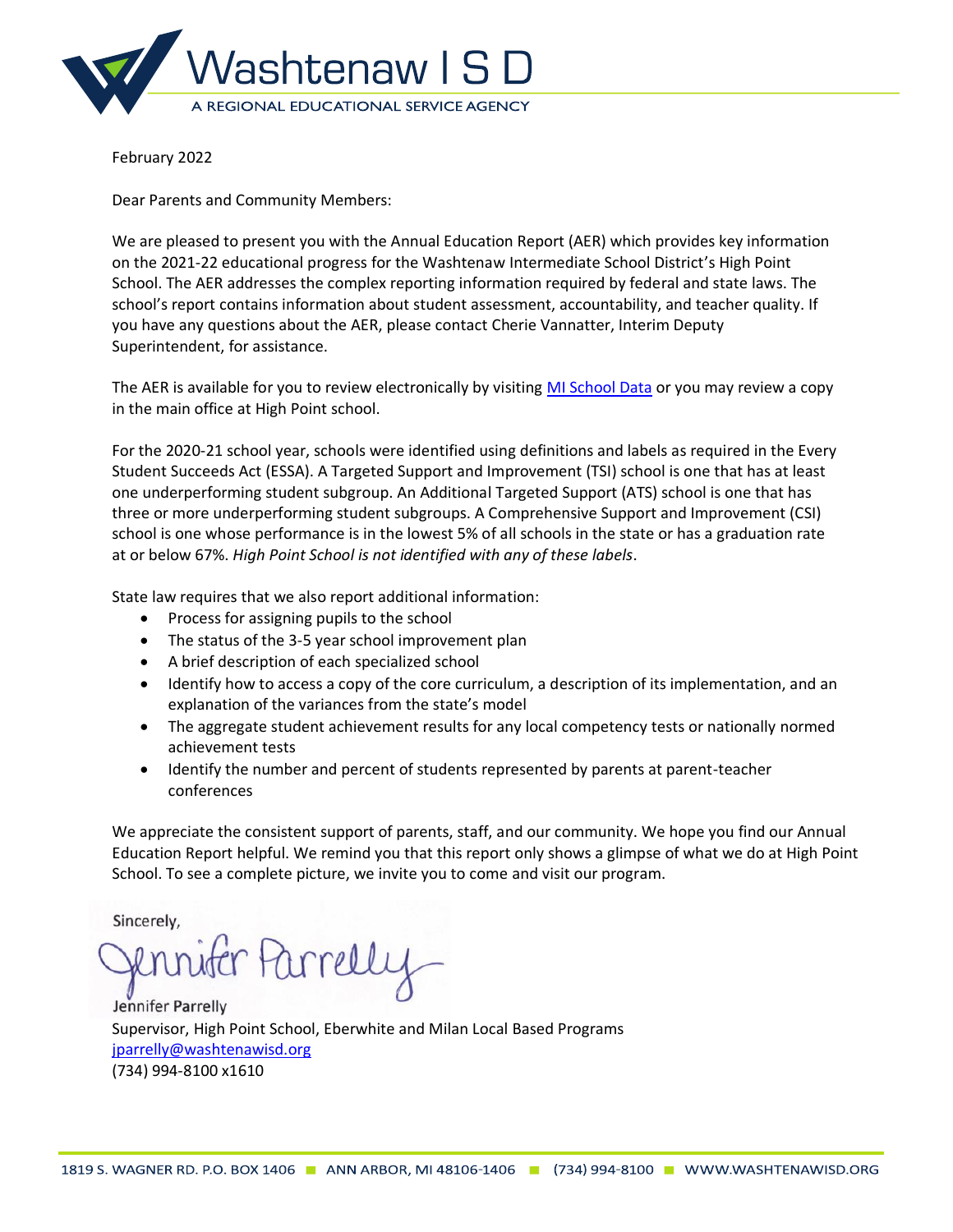

High Point School, located at 1735 S. Wagner Road in Ann Arbor, is a public school operated by Washtenaw Intermediate School District (WISD) to meet the special needs of students with disabilities from ages 3 through 26. Our students are residents in one of Washtenaw County's nine public school districts. We are funded with state and county money and federal grants.

## *The Students We Serve*

High Point offers programming for students with cognitive and multiple impairments. High Point also offers the following services: occupational therapy; speech pathology; physical therapy, school psychologist; social work; music therapy; art; adaptive aquatics; staff consultants with medical specialist; and various consultants.

To be enrolled in a High Point program, a student must be:

- 1. A resident of one of the following Washtenaw County public school districts: Ann Arbor, Chelsea, Dexter, Lincoln, Manchester, Milan, Saline, Whitmore Lake, or Ypsilanti
- 2. Referred by local school personnel
- 3. Evaluated by a team of professionals from High Point and the local school district. Evaluations may include observations, a classroom/teacher assessment, a psychological evaluation, and may include an occupational and physical therapy assessment and a speech and language assessment.

If, after evaluations, the student is determined to be eligible for a High Point program, placement is based on ability, social maturity, age, and physical development. Placement is made by the Individualized Education Planning Team (IEPT).

# *Improvement Comes Through Working Together*

### *School Improvement Plan*

High Point is engaged in school improvement through its Michigan Integrated Continuous Improvement Process (MICIP) and its accreditation process through AdvancED. The AdvancED team conducted a thorough review of all WISD functions. The External Review Team gave WISD the highest rating of "Accredited." Both tools are designed to improve outcomes (academic, social, physical, etc.) for all students in the school. Components of the school improvement plan are detailed in this report.

### *Mission*

Washtenaw Intermediate School District's High Point School is a community that views all students and staff as learners and a place where students are valued and understood for who they are and how they learn. While serving the educational needs of each child, High Point intentionally builds bridges that create and enhance a teaching and learning environment that nurtures positive and meaningful interactions, friendships, and growth among diverse populations and the will to impact the future lives of all students.

### *Curriculum*

High Point offers student-centered programming:

• Helping students develop greater independence in self-care skills, communication, domestic or household activities, pre-vocational

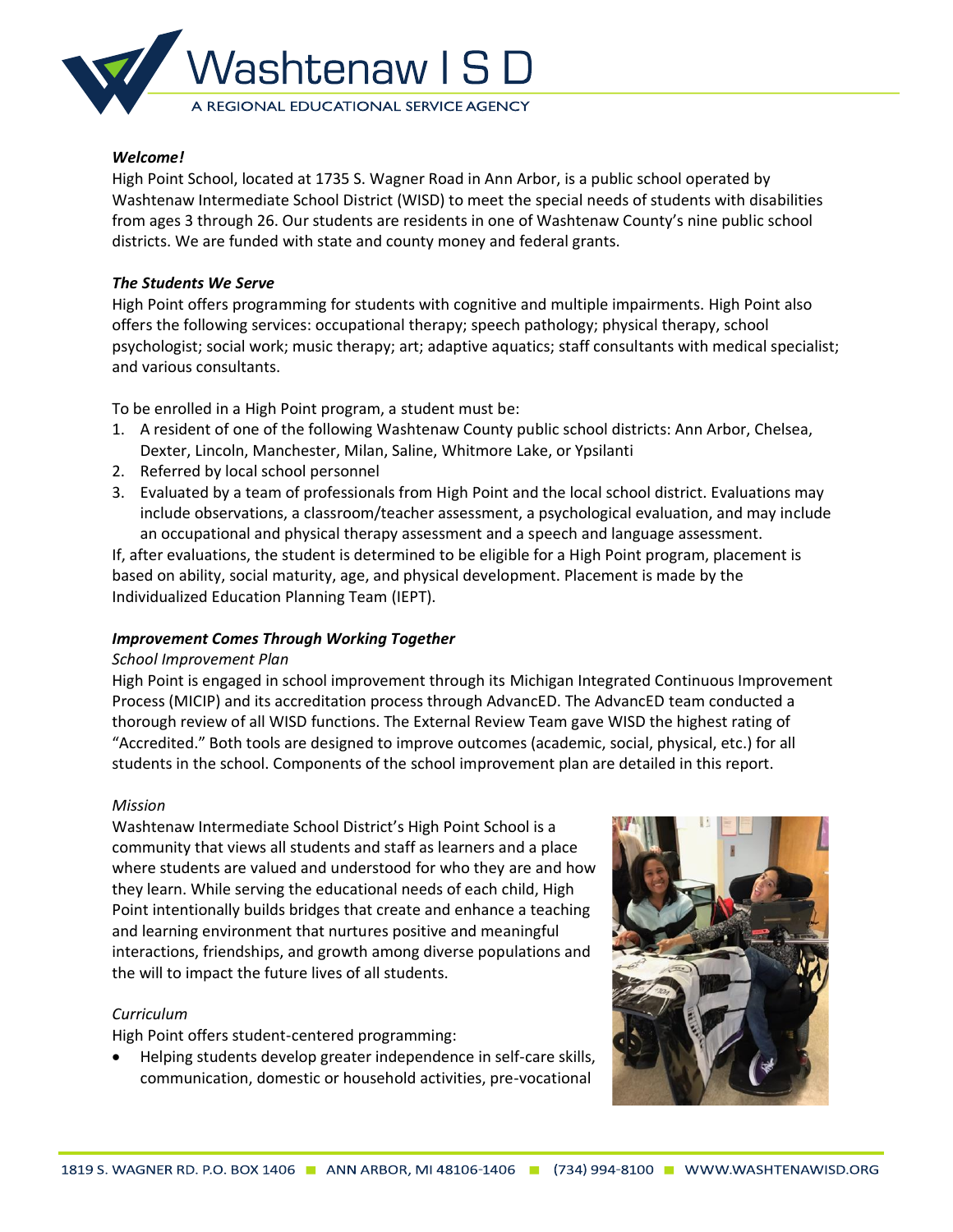

tasks, personal and social integration to promote independent living in the community

- Teaching students' functional academics, communication, and sensory-motor development
- Educating parents and the community regarding the needs and abilities of students with disabilities
- Utilizing Essential Elements with Michigan Range of Complexity
- Incorporating Movement Opportunities Via Education (MOVE)
- Utilizing Unique Learning Systems

## *Staff Development*

High Point staff have several avenues for continued learning, including college and university degree programs, professional conferences, workshops and staff development training offered through WISD.

# *Building-Level Decisions*

High Point staff works with its school improvement team to make building-level decisions.



## *Specialized Schools*

High Point School is the specialized school for the county that supports the local districts and local-based programs when needed.

## *Input from Stakeholders*

High Point receives input from:

- WISD administrators though administrative team meetings
- Local district Special Education Directors through administrative team meetings
- Teachers and other school employees through regular staff meetings
- Pupils, parents, and other residents through the WISD Parent Staff Organization (PSO)
- High Point also receives input from these groups the formal school improvement process.

# *Evaluation Processes*

The staff at High Point are always looking for ways to improve the educational programs for students. This is formalized in the IEPT process as individual student programs are reviewed and evaluated. The overall school program is evaluated through the School Improvement AdvancED accreditation process.

# *Achievement Data*

High Point students take the state alternative MI-ACCESS assessment. Results are shown in the content of this report. In addition, High Point students are evaluated quarterly on a one-to-one basis using their IEP and progress reports as a measurement tool. Goals are set at the annual IEPT meetings by parents and staff.

# *Retention/Drop Out Rate*

High Point students do not graduate but rather receive a certificate of completion by age 26. They complete their program by reaching the maximum age of 26 or by exiting earlier, depending on their individual needs and abilities. There were no drop-outs in the 2020-21 school year.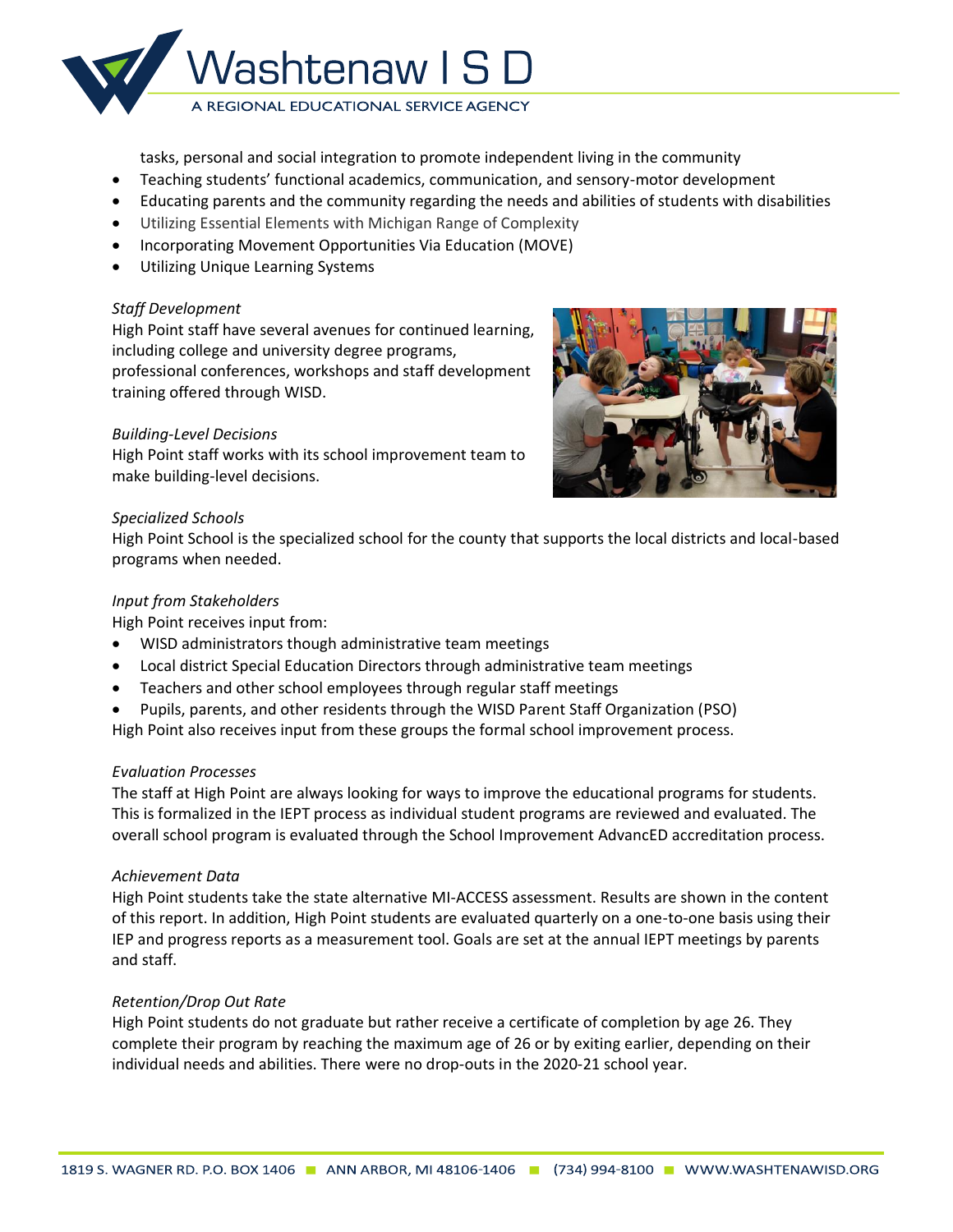

## *Accreditation*

High Point school, as part of WISD, was accredited through AdvancED in 2013. High Point School also continues to operate under the countywide special education plan, developed by a committee composed of representatives from the Parent Advisory Committee, special educators and special education administrators.

## *Parent Participation*

One of the most important factors in a child's educational success is the involvement of parents or guardians. It is important for parents, teachers, and students to have regular contact and to discuss the student's progress on a regular basis. At High Point, there are many opportunities for this contact, including annual IEP Team meetings. During 2020-21, approximately 90% of High Point parents and/or guardians attended an IEP. Parents are also encouraged to be part of their child's education through school programs, the school improvement planning team, and the WISD PSO.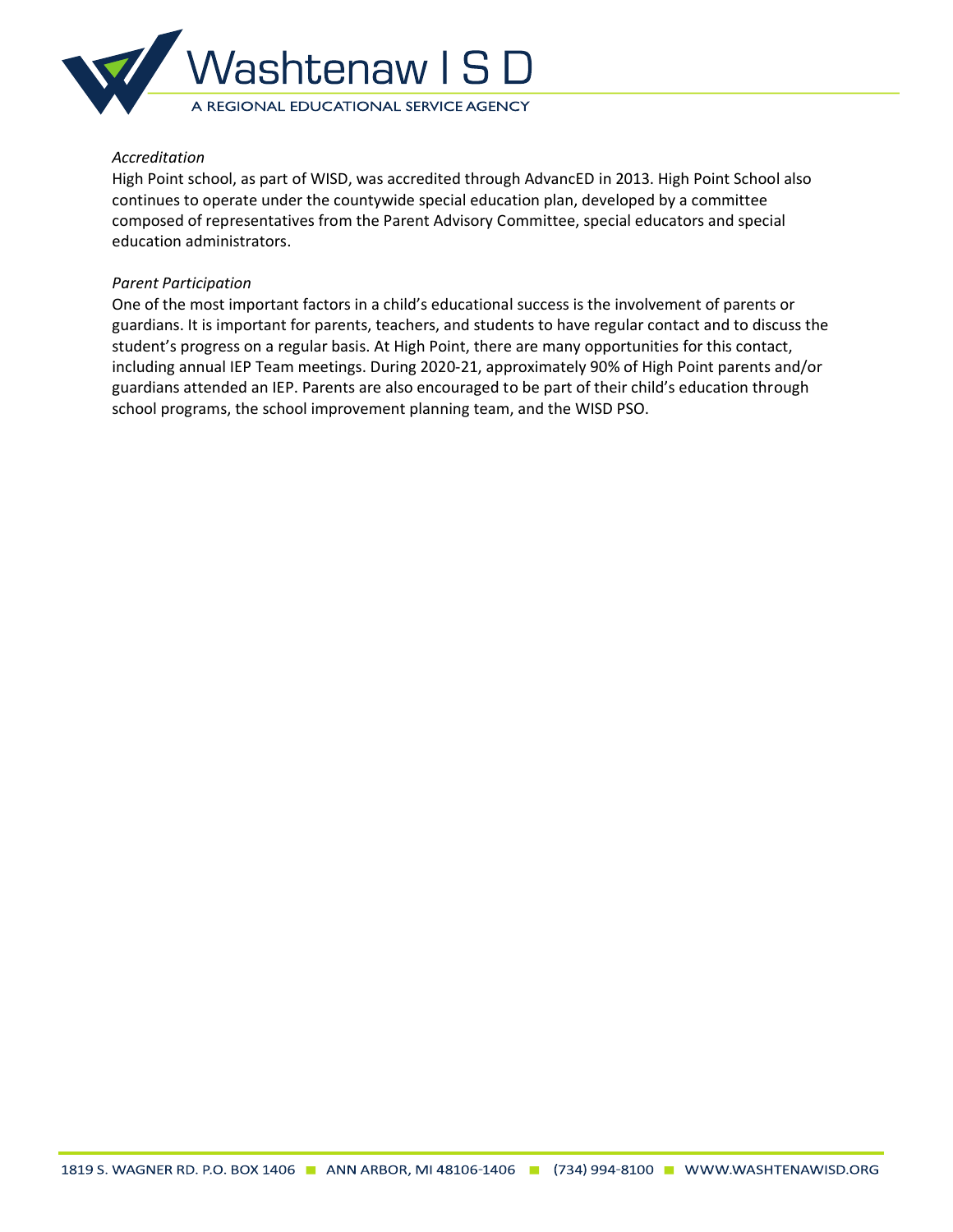

Dear Parents and Community Members:

We are pleased to present you with the Annual Education Report (AER) which provides key information on the 2021-22 educational progress for the Washtenaw Intermediate School District's Local-Based Programs. The AER addresses the complex reporting information required by federal and state laws. The school's report contains information about student assessment, accountability, and teacher quality. If you have any questions about the AER, please contact Cherie Vannatter, Interim Deputy Superintendent, for assistance.

The AER is available for you to review electronically by visiting [MI School Data](https://bit.ly/3rID3Wb) or you may review a copy from the office.

For the 2020-21 school year, schools were identified using definitions and labels as required in the Every Student Succeeds Act (ESSA). A Targeted Support and Improvement (TSI) school is one that has at least one underperforming student subgroup. An Additional Targeted Support (ATS) school is one that has three or more underperforming student subgroups. A Comprehensive Support and Improvement (CSI) school is one whose performance is in the lowest 5% of all schools in the state or has a graduation rate at or below 67%. *Washtenaw Intermediate School District's Local-Based Programs are not identified with any of these labels.*

State law requires that we also report additional information:

- Process for assigning pupils to the school
- The status of the 3-5 year school improvement plan
- A brief description of each specialized school
- Identify how to access a copy of the core curriculum, a description of its implementation, and an explanation of the variances from the state's model
- The aggregate student achievement results for any local competency tests or nationally normed achievement tests
- Identify the number and percent of students represented by parents at parent-teacher conferences

We appreciate the consistent support of parents, staff and our community. We hope you find our Annual Education Report helpful. We remind that this report shows only a glimpse of what we do in our Local-Based Programs. To get the complete picture, we invite you to schedule a visit to our programs.

Sincerely,

Parrelly

Jennifer Parrelly Supervisor, High Point School, Eberwhite and Milan Local Based Programs [jparrelly@washtenawisd.org](mailto:jparrelly@washtenawisd.org) (734) 994-8100 x1610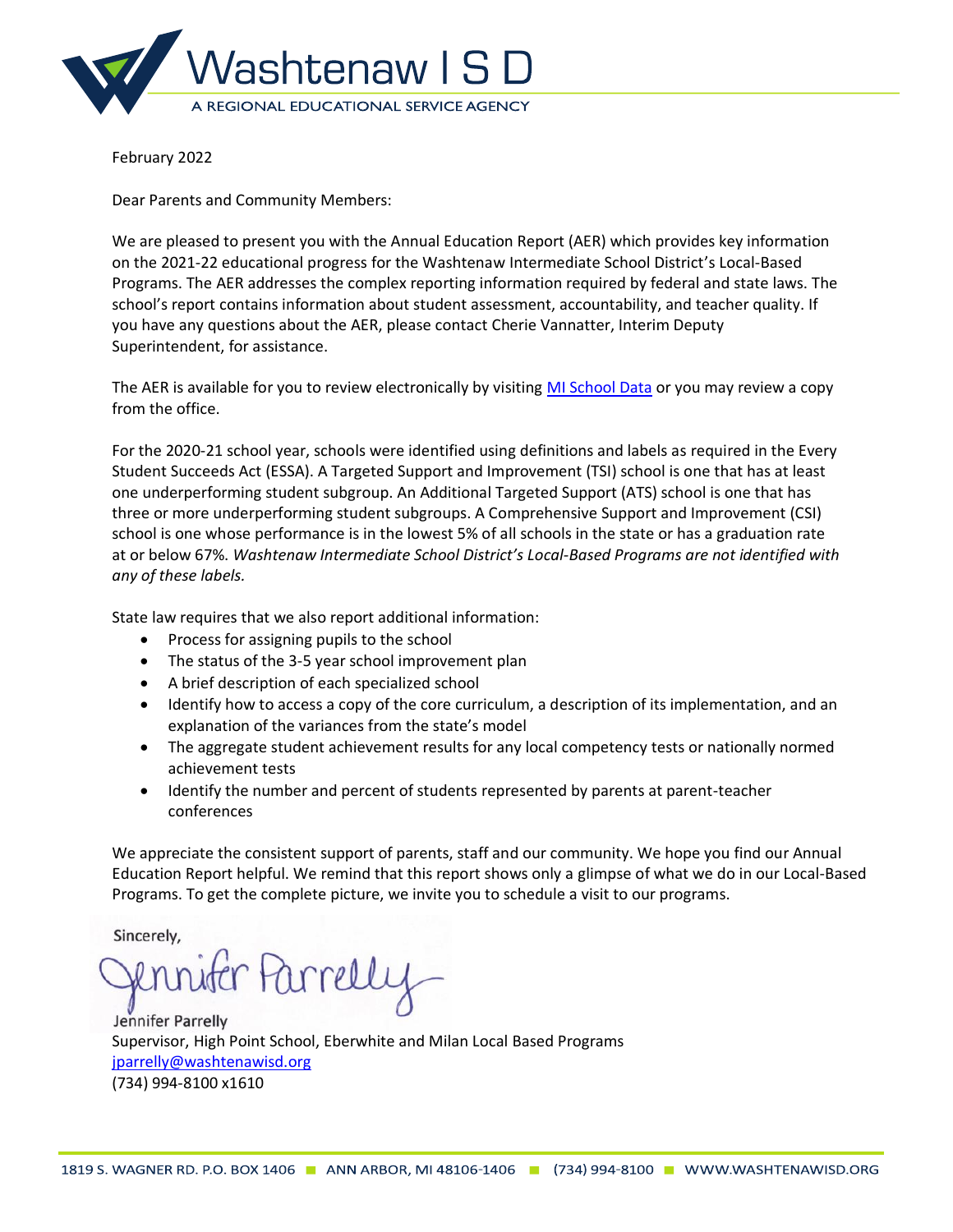

Washtenaw Intermediate School District (WISD) provides programs for students with disabilities in Washtenaw County school districts through its Local-Based Programs (LBP). These classrooms in local school buildings serve students with disabilities from ages 5-20. Along with LBP, students are offered additional services related to their individual needs as determined through the individualized Education Plan (IEP) process, i.e., occupational therapy, physical therapy, speech pathology, school psychologist, social work, adaptive physical education, music therapy, art, adaptive aquatics, staff consultations with medical specialist, and various consultants.

#### *Enrollment*

If a family is interested in Local-Based Programs, their first contact should be with the local special education director. To be enrolled, a student must be:

- 1. A resident of one of the following Washtenaw County public school districts: Ann Arbor, Chelsea, Dexter, Lincoln, Manchester, Milan, Saline, Whitmore Lake, or Ypsilanti
- 2. Referred by local school personnel
- 3. Evaluated by a team of professionals from WISD and the local school district. Evaluations may include an observation classroom/teacher assessment, a psychological evaluation, and may include occupational and physical therapy assessments and speech and language evaluations.

If after testing, the student is determined to be eligible for LBP, placement is based on ability, social maturity, age, and physical development. Placement is made by the Individualized Education Planning Team (IEPT).

### *Improvement Comes Through Working Together*



Local-Based Programs work in conjunction with High Point School in the areas of: School improvement, mission, curriculum, staff development, input from stakeholders, evaluation processes, specialized schools, achievement data, retention/dropout rate, accreditation, parent participation, and core curriculum

#### *School Improvement Plan*

Local-Based Programs are engaged in school improvement through the Michigan Integrated Continuous Improvement Process

(MICIP)and the AdvancED accreditation process. Both are designed to improve outcomes (academic, social, physical) for all students in the school. Components of the school improvement plan are detailed in this report.

#### *Curriculum*

The program offers student-centered instruction that:

- Helps students develop greater independence in self-care and communication skills, household activities, pre-vocational tasks, personal and social integration to promote independent living in the community
- Teaches students functional academics, communication and sensory-motor development
- Educates parents and the community regarding the needs and abilities of students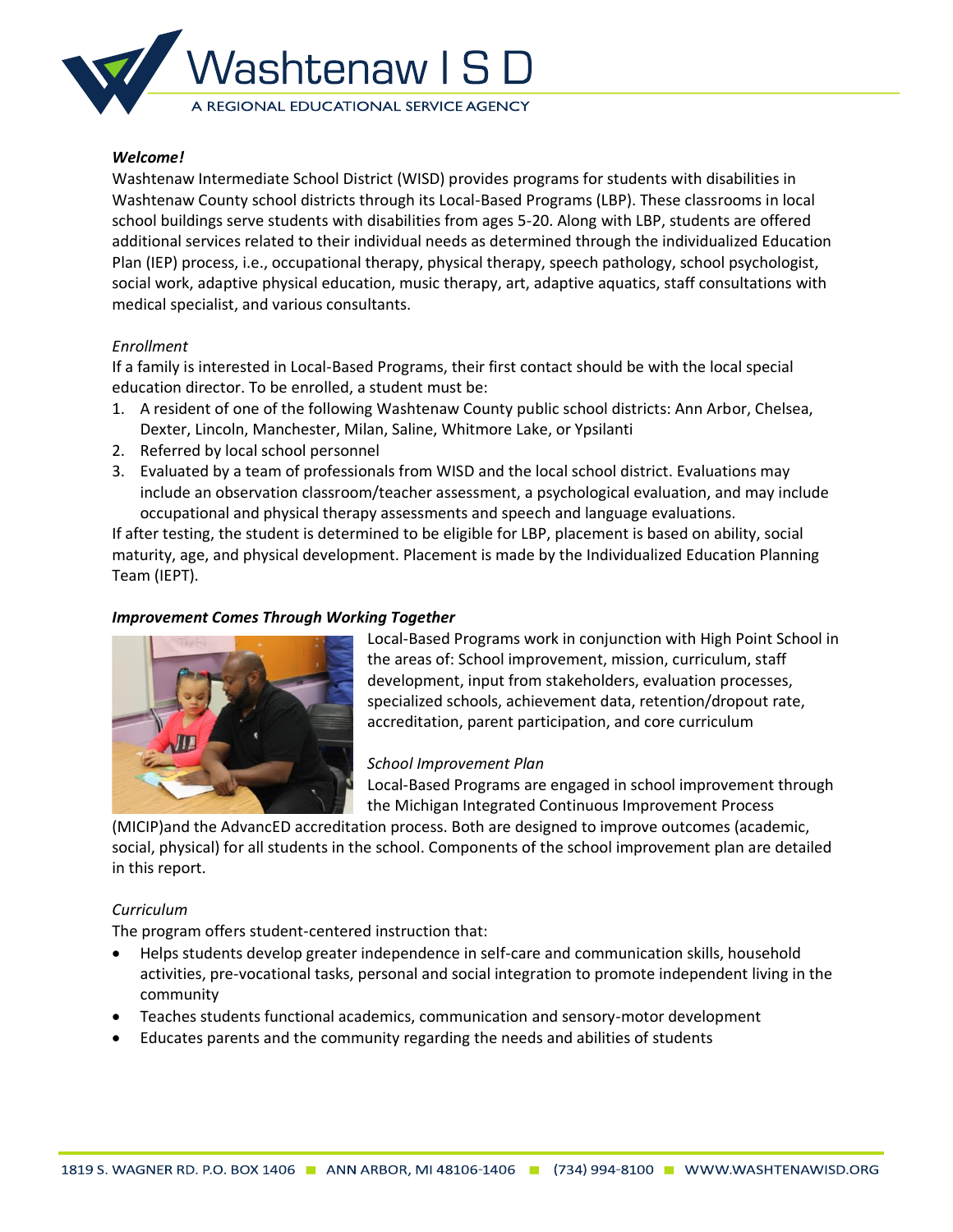

## *Parent Participation*

One of the most important factors in a child's educational success is the involvement of parents or guardians. It is important for parents, teachers, and students to have regular contact and to discuss the student's programs. There are many opportunities for this contact, including annual IEP Team meetings. During 2020-21, approximately 90% of parents and/or guardians attended IEPs. Parents are also encouraged to be involved through school programs, the school improvement planning team, and the WISD Parent Staff Organization (PSO).



## *Core Curriculum*

Students are assured access to the local core academic curriculum through the WISD's special education plan and the IEP Team process. The core academic curriculum is available in each student's Core Curriculum and the extended Grade Level Content Expectations designed to help students meet goals for life-long learning.

## *Achievement Data*

Students take the state alternative MI-ACCESS assessment. Results are compiled in this report. In addition, LBP students are evaluated quarterly on a one-to-one basis using their annual IEP and progress reports as a measurement tool. Goals are set at the IEP Team meetings by parents and staff.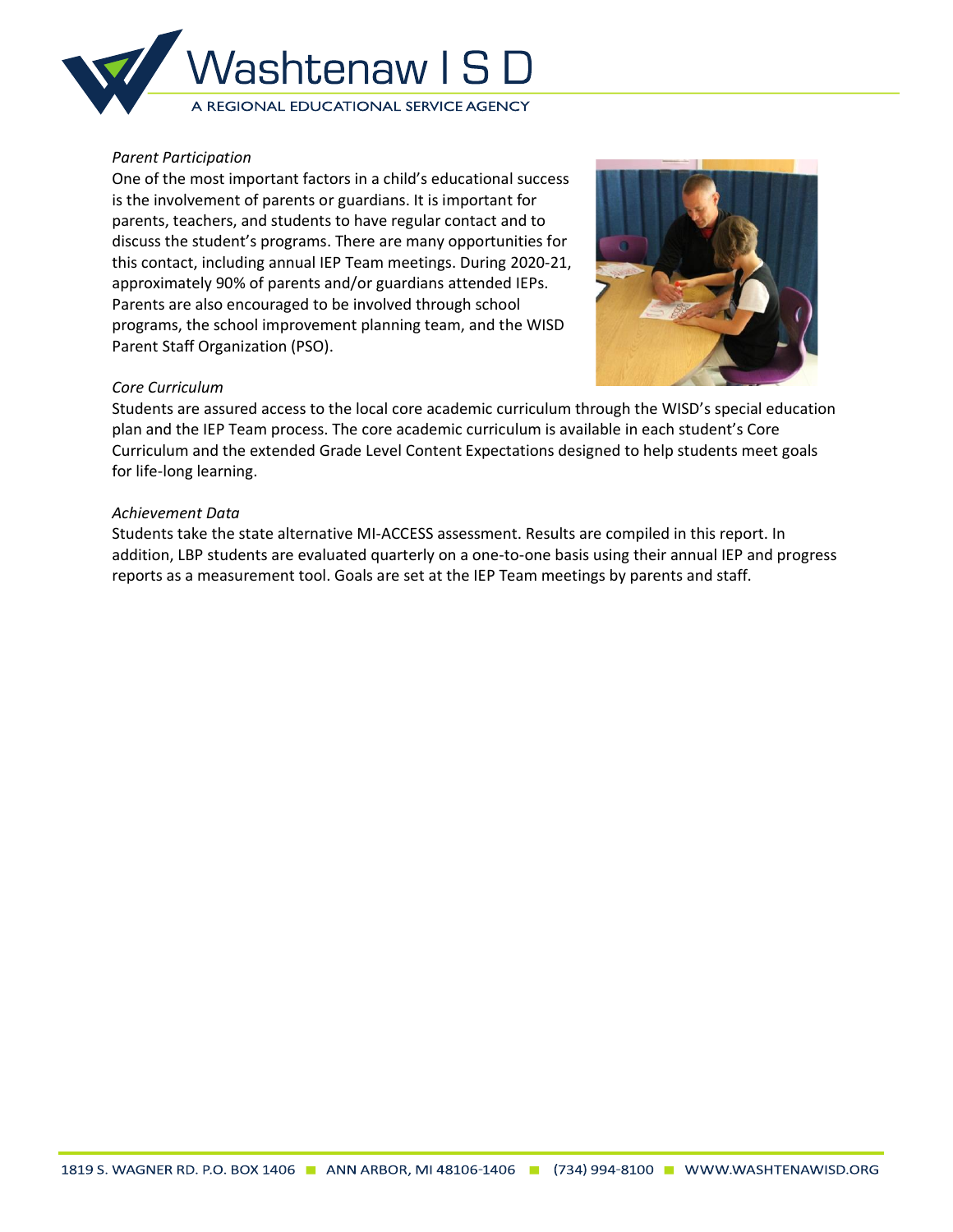

Dear Parents and Community Members:

We are pleased to present you with the Annual Education Report (AER) which provides key information on the 2021-22 educational progress for the Washtenaw Intermediate School District's Progress Park program. The AER addresses the complex reporting information required by federal and state laws. The school's report contains information about student assessment, accountability, and teacher quality. If you have any questions about the AER, please contact Cherie Vannatter, Interim Deputy Superintendent, for assistance.

The AER is available for you to review electronically by visiting [MI School Data](https://bit.ly/3BhJBhu) or you may review a copy in the main office at Progress Park.

For the 2020-21 school year, schools were identified using definitions and labels as required in the Every Student Succeeds Act (ESSA). A Targeted Support and Improvement (TSI) school is one that has at least one underperforming student subgroup. An Additional Targeted Support (ATS) school is one that has three or more underperforming student subgroups. A Comprehensive Support and Improvement (CSI) school is one whose performance is in the lowest 5% of all schools in the state or has a graduation rate at or below 67%. *Progress Park is not identified with any of these labels.*

State law requires that we also report additional information:

- Process for assigning pupils to the school
- The status of the 3-5 year school improvement plan
- A brief description of each specialized school
- Identify how to access a copy of the core curriculum, a description of its implementation, and an explanation of the variances from the state's model
- The aggregate student achievement results for any local competency tests or nationally normed achievement tests
- Identify the number and percent of students represented by parents at parent-teacher conferences

We are thankful for the continued support of parents, staff, and our community, and hope you find this year's Annual Education Report helpful and informative. Our team is dedicated to ensuring students have robust educational experiences and opportunities. If you have any questions or concerns, please do not hesitate to contact me.

Sincerely. rely,<br>uil A Vrelker

Julie Voelker Supervisor, Progress Park and the Academic/Behavioral County-Wide Support Team [jvoelker@washtenawisd.org](mailto:jvoelker@washtenawisd.org) (734) 994-8100 x4703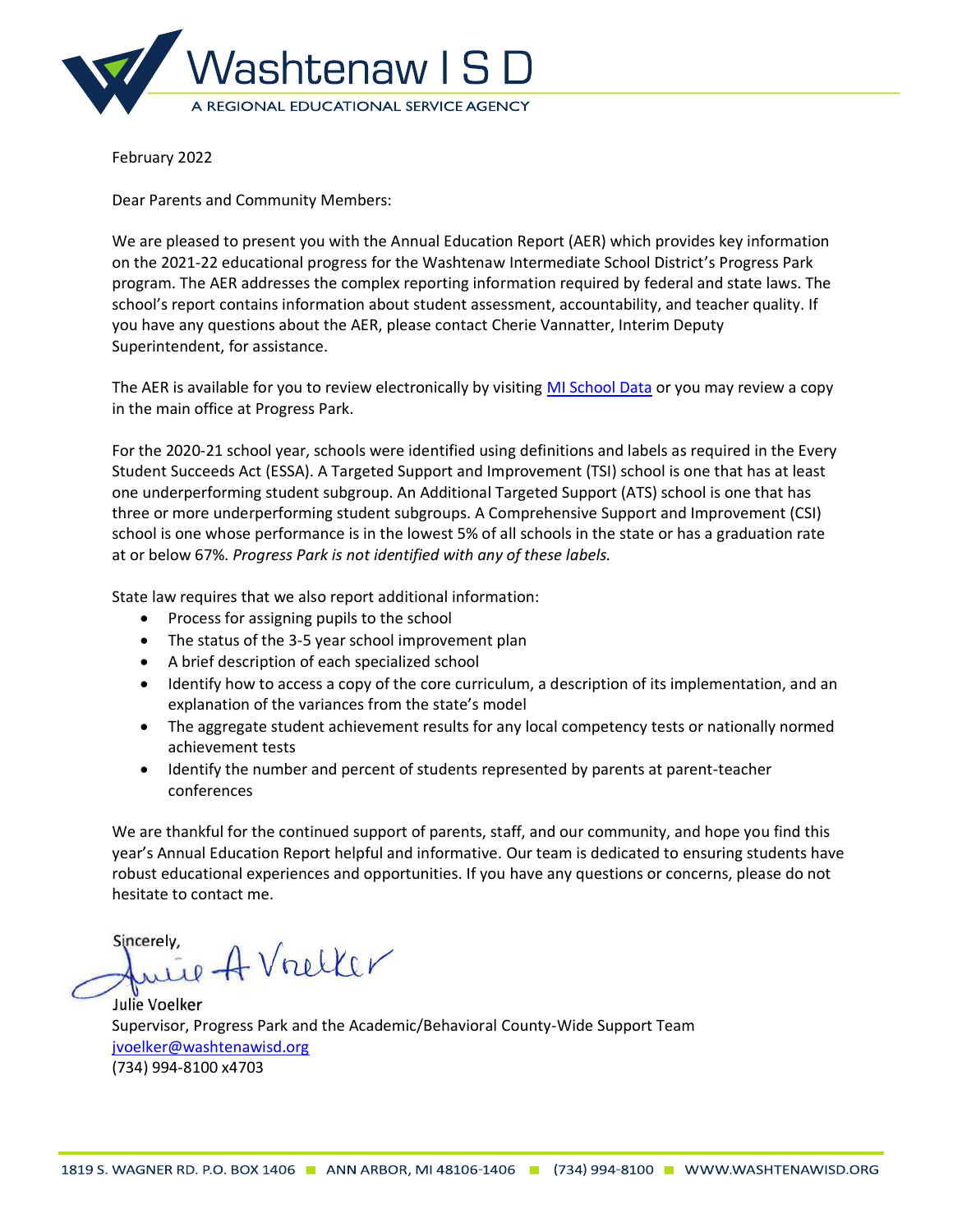

Progress Park is part of the continuum of services provided to the local districts served by the Washtenaw Intermediate School District. We serve students with severe behavioral, emotional and/or mental health needs.

#### *Enrollment*

There is a formal referral process used by local districts, Progress Park, and the WISD when considering whether Progress Park is the appropriate placement/service for a student. Any initial referral must be the result of the IEP



process wherein decisions were made to review the Least Restrictive Environment (LRE) considerations. The referral request must come from the student's local school district.

#### *School Improvement Plan*

Progress Park is engaged in school improvement through the Michigan Integrated Continuous Improvement Process (MICIP)and the AdvancED accreditation process. Both are designed to improve outcomes (academic, social, physical) for all students in the school. Components of the school improvement plan are detailed in this report.

#### *Curriculum*

Students are assured access to the local core academic curriculum through the WISD's special education plan and the IEP Team process. The core academic curriculum is available in each student's Core Curriculum and the extended Grade Level Content Expectations designed to help students meet goals for life-long learning.

Progress Park's low staff/student ratio, which includes classroom teachers, teaching assistants, and school social workers, allows our staff to work to analyze, plan for, implement and monitor behavior improvement plans to maximize student success. In addition, we provide school psychology and speech/occupational/physical therapies as appropriate and necessary, as well as regular, on-site contact with a consulting child psychiatrist. Students participate in art and physical education classes as scheduled throughout each week. A highly structured team approach is in place to address and support learning, emotional needs, behavioral management, and other issues as necessary and appropriate. Our approach is based upon the internationally accepted tenets of Positive Behavior Intervention Supports (PBIS), a set of beliefs and methods designed to protect student dignity, promote respect and document progress.

#### *Achievement Data*

Students take all required and appropriate state-wide, grade-level assessments (M-Step, Mi-Access, PSAT/SATR,WIDA) Results are compiled in this report. In addition, Progress Park students are evaluated quarterly on a one-to-one basis using their NWEA scores, annual IEP and progress reports as a measurement tool. Goals are set at the IEP Team meetings by parents and staff.

### *Parent Participation*

One of the most important factors in a child's educational success is the involvement of parents or guardians. It is important for parents, teachers, and students to have regular contact and to discuss the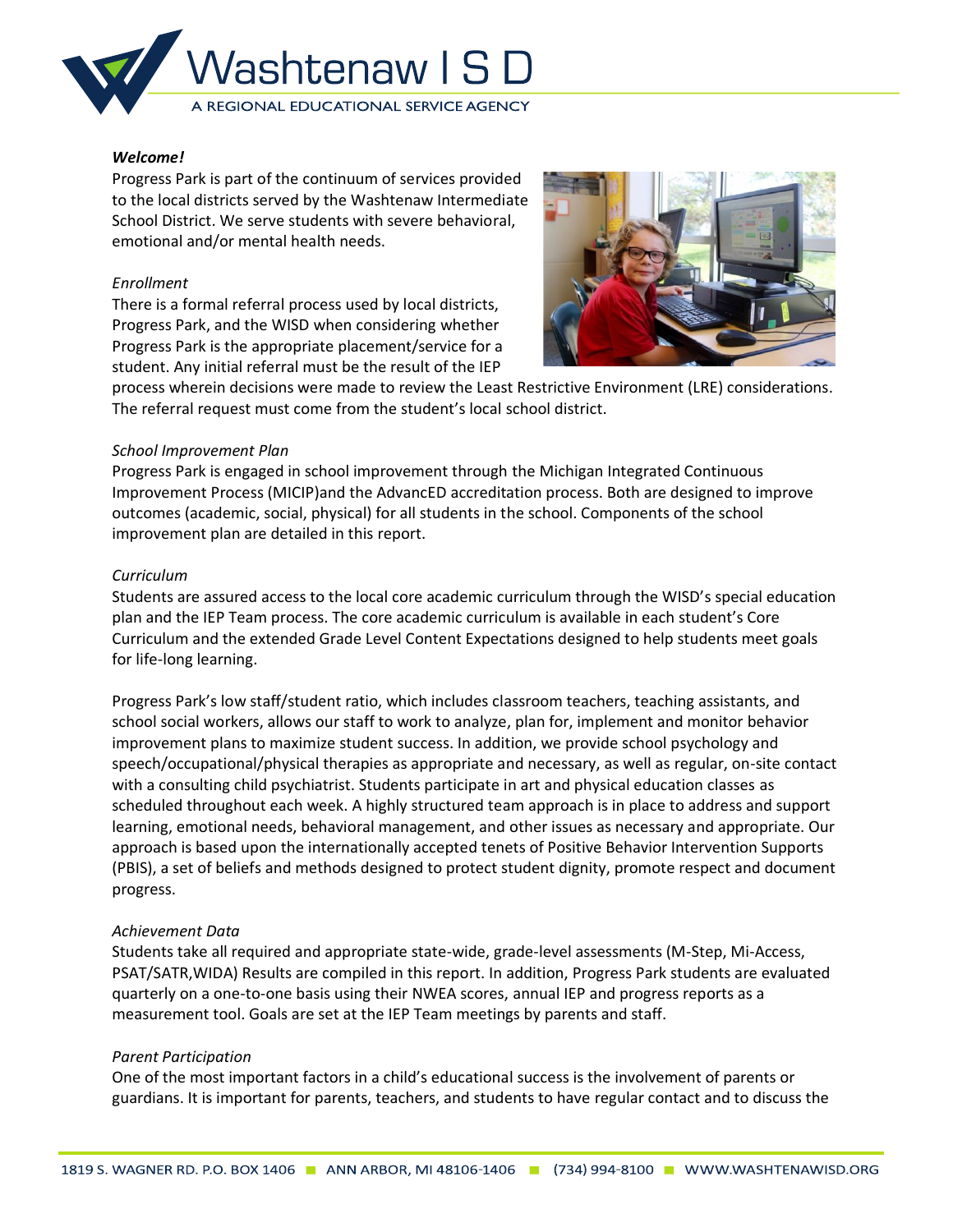

student's programs. There are many opportunities for this contact, including annual IEP Team meetings. During 2020-21, approximately 95% of parents and/or guardians attended IEPs. Parents are also encouraged to be involved through school programs, the school improvement planning team, and the WISD Parent Staff Organization (PSO).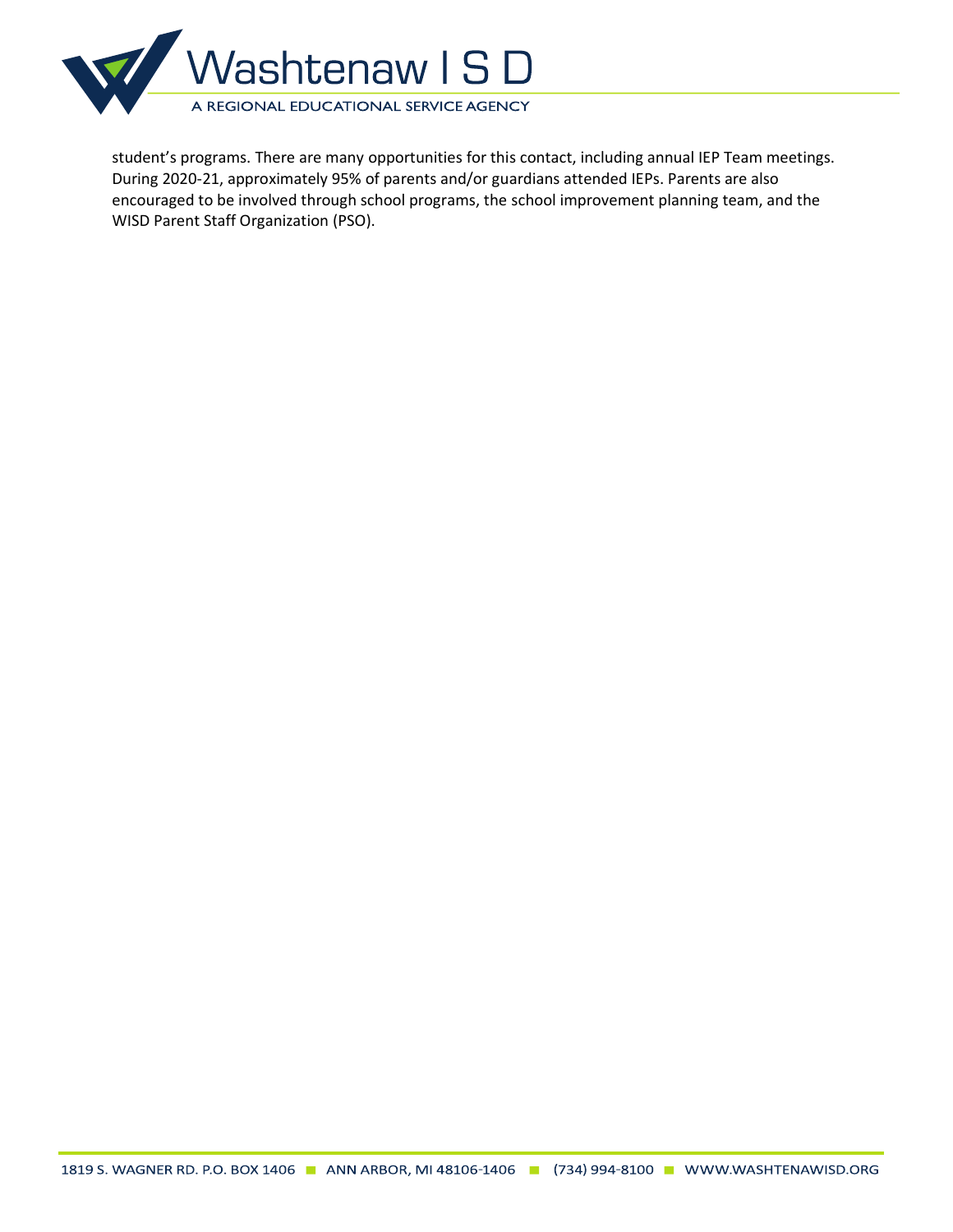

Dear Parents and Community Members:

We are pleased to present you with the Annual Education Report (AER) which provides key information on the 2021-22 educational progress for the Washtenaw Intermediate School District's Young Adult Programs. The AER addresses the complex reporting information required by federal and state laws. The school's report contains information about student assessment, accountability, and teacher quality. If you have any questions about the AER, please contact Cherie Vannatter, Interim Deputy Superintendent, for assistance.

The AER is available for you to review electronically by visiting [MI School Data](https://bit.ly/3LoJVQx) or you may review a copy from the office.

For the 2020-21 school year, schools were identified using definitions and labels as required in the Every Student Succeeds Act (ESSA). A Targeted Support and Improvement (TSI) school is one that has at least one underperforming student subgroup. An Additional Targeted Support (ATS) school is one that has three or more underperforming student subgroups. A Comprehensive Support and Improvement (CSI) school is one whose performance is in the lowest 5% of all schools in the state or has a graduation rate at or below 67%. *Washtenaw Intermediate School District's Young Adult Programs are not identified with any of these labels.*

State law requires that we also report additional information:

- Process for assigning pupils to the school
- The status of the 3-5 year school improvement plan
- A brief description of each specialized school
- Identify how to access a copy of the core curriculum, a description of its implementation, and an explanation of the variances from the state's model
- The aggregate student achievement results for any local competency tests or nationally normed achievement tests
- Identify the number and percent of students represented by parents at parent-teacher conferences

We appreciate the consistent support of parents, staff and our community. We hope you find our Annual Education Report helpful. We remind that this report shows only a glimpse of what we do in our Young Adult Programs. To get the complete picture, we invite you to schedule a visit to our programs.

Sincerely

ckhel Lells

**Rebekah Ralls** Supervisor of Young Adult Services, Young Adult Project, Local-Based Programs, and Visually Impaired **Services** [bralls@washtenawisd.org](mailto:bralls@washtenawisd.org) (734) 994-8100 x1545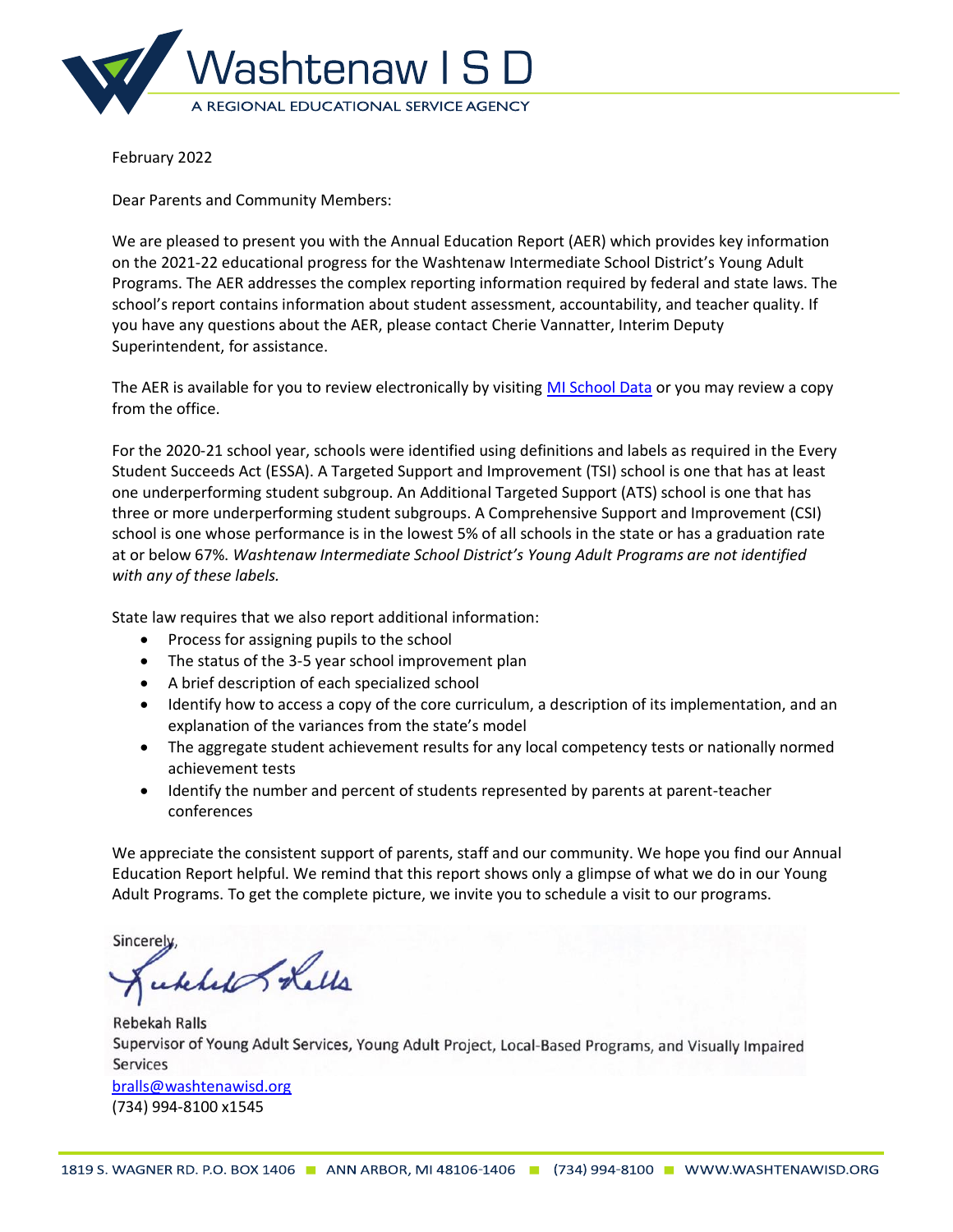

Washtenaw Intermediate School District (WISD) provides programs for students with disabilities in Washtenaw County school districts through its Young Adult Program and Project. These communitybased classrooms serve students with disabilities from ages 18-26. Students are offered services related to their individual needs as determined through the individualized Education Plan (IEP) process.

## *Enrollment*

If a family is interested in WISD's Young Adult Program or Young Adult Project, their first contact should be with the local special education director. To be enrolled, a student must be:

- 1. A resident of one of the following Washtenaw County public school districts: Ann Arbor, Chelsea, Dexter, Lincoln, Manchester, Milan, Saline, Whitmore Lake, or Ypsilanti
- 2. Referred by local school district.
- 3. Evaluated by a team of professionals from WISD and the local school district. Evaluations may include an observation classroom/teacher assessment, a psychological evaluation, and may include occupational and physical therapy assessments and speech and language evaluations.

If the student is determined to be eligible for a Young Adult Program or Project, placement is based on ability, social maturity, age, and physical development. Placement is made by the Individualized Education Planning Team (IEPT).

## *Improvement Comes Through Working Together*

### *School Improvement Plan*

Young Adult Programs are engaged in school improvement through the Michigan Integrated Continuous Improvement Process (MICIP) and the AdvancED accreditation process. Both are designed to improve outcomes (academic, social, physical) for all students in the school. Components of the school improvement plan are detailed in this report.

# *Curriculum*

The program offers student-centered instruction that:

- Helps students develop greater independence in self-care and communication skills, household activities, pre-vocational tasks, personal and social integration to promote independent living in the community
- Teaches students functional academics, communication and sensory-motor development
- Educates parents and the community regarding the needs and abilities of students

### *Parent Participation*

One of the most important factors in a child's educational success is the involvement of parents or guardians. It is important for parents, teachers, and students to have regular contact and to discuss the student's programs. There are many opportunities for this contact, including annual IEP Team meetings. During 2020-21, approximately 99% of parents and/or guardians attended IEPs. Parents are also encouraged to be involved through school programs, the school improvement planning team, and the WISD Parent Staff Organization (PSO).

### *Core Curriculum*

Students are assured access to the local core academic curriculum through the WISD's special education plan and the IEP Team process. The core academic curriculum is available in each student's Core